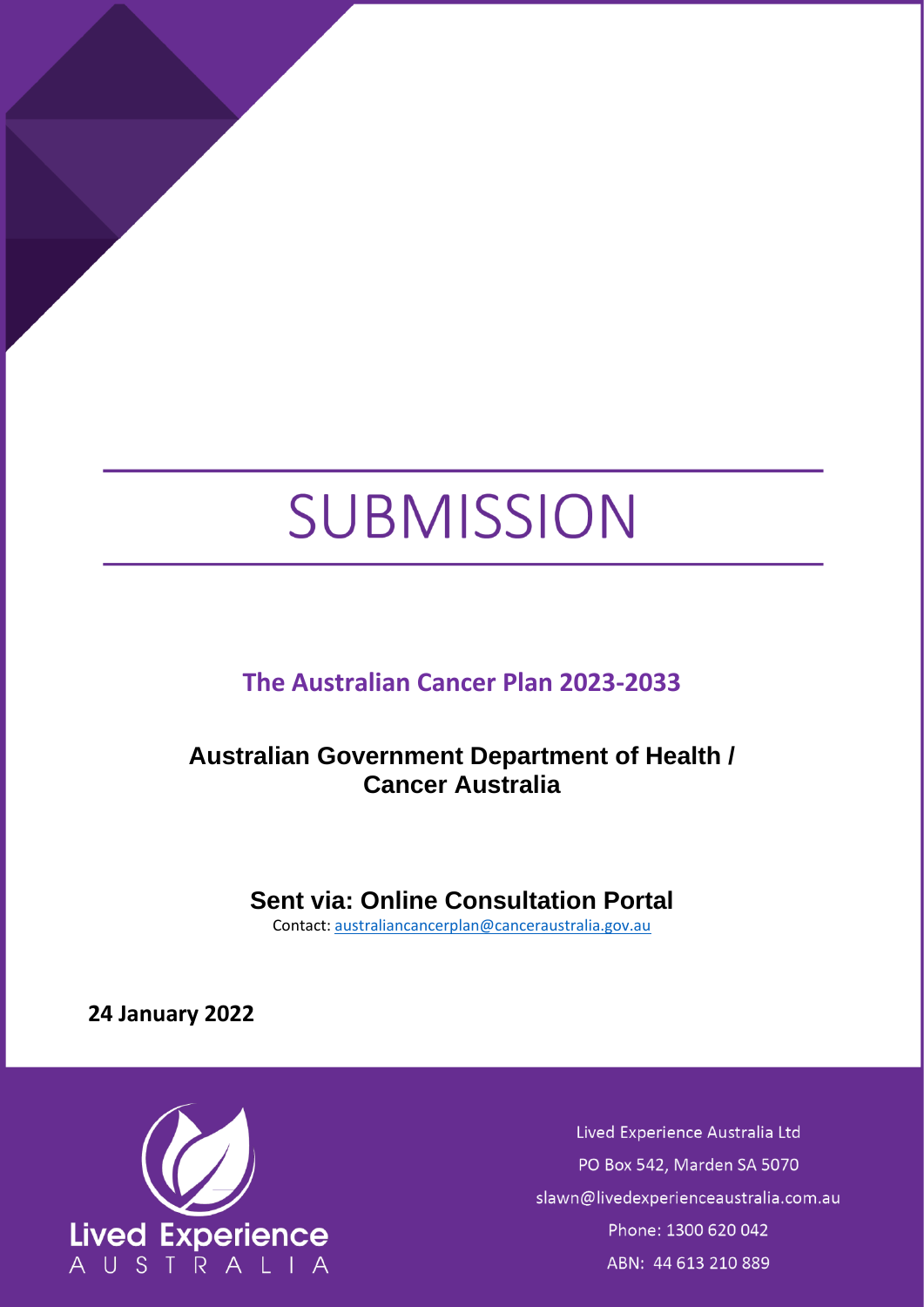## Contents

| Our survey found the following in relation to cancer screening and lifestyle factors strongly |  |
|-----------------------------------------------------------------------------------------------|--|
|                                                                                               |  |
|                                                                                               |  |
|                                                                                               |  |
|                                                                                               |  |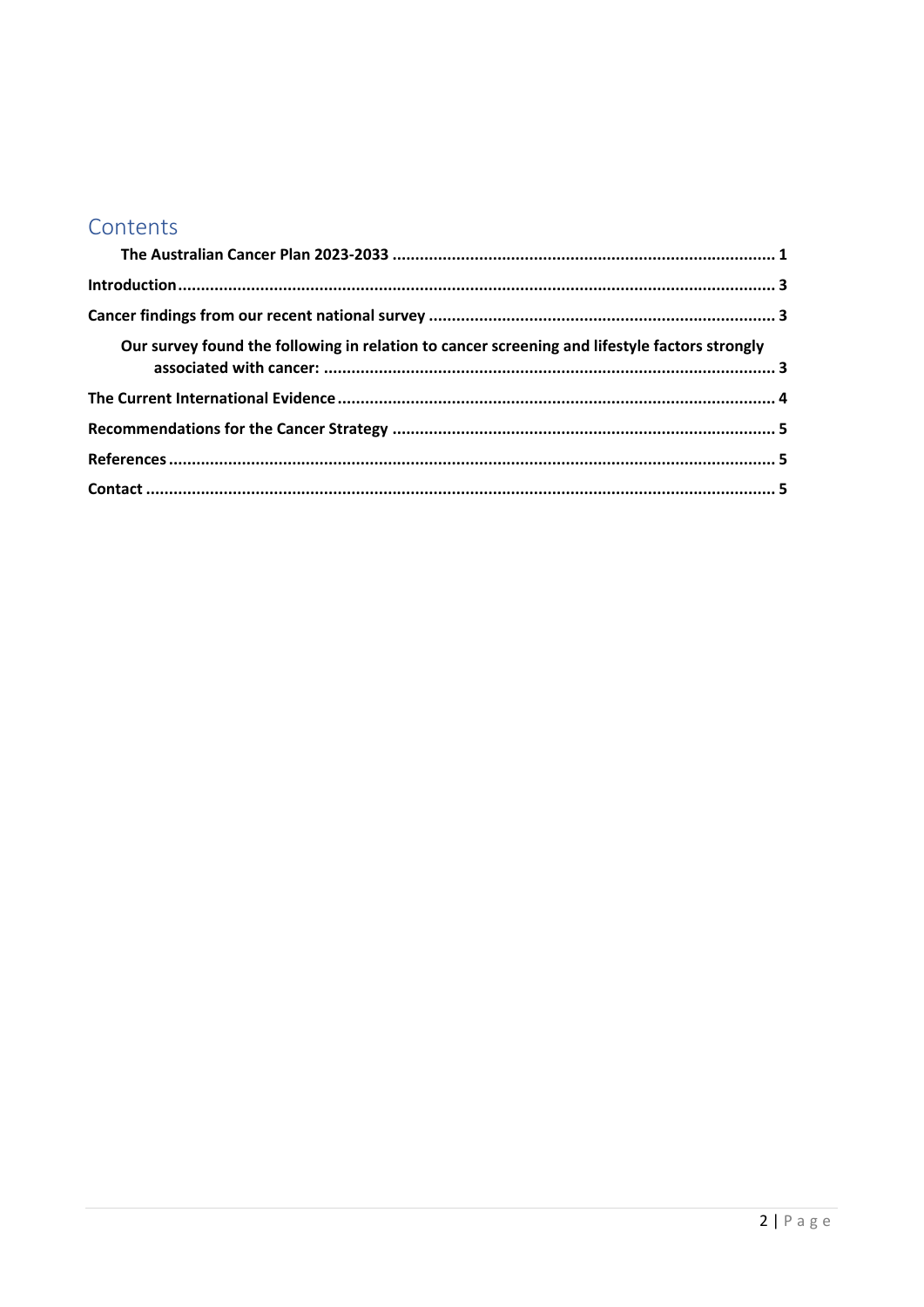### <span id="page-2-0"></span>Introduction

Lived Experience Australia (LEA) is a national representative organisation for Australian mental health consumers and carers, formed in 2002 with a focus on the private sector. LEA is the peak body for private mental health consumers and carers across Australia. Our core business is to advocate for systemic change, empowerment of consumers in their own care, promoting engagement and inclusion of consumers and carers within system design, planning and evaluation and most importantly, advocating for consumer choice and family and carer inclusion.

LEA is pleased to contribute to the national consultation to inform the Australian Cancer Plan 2023-2033. We believe this consultation is very timely and long overdue, given the high rates of physical health and mental health comorbidity [1,2].

#### <span id="page-2-1"></span>Cancer findings from our recent national survey

Our comments are drawn primarily from a very recent national survey of people with lived experience of mental health issues. We are pleased to provide you with some key findings from out report on the survey in relation to cancer. The report provides a national collective voice of consumers' and carers' experiences of accessing mental health services and the level of enquiry and support for physical health care needs.

This national research project was conducted as a partnership between Lived Experience Australia (LEA) and Equally Well (EW). A survey was distributed to mental health consumers, families, and carers across Australia. The survey was distributed by LEA to their subscribers (1,600) and social media accounts (1,700). It was also distributed by EW to their circulation list (757) and social media accounts (2,760). The survey was open for 4 weeks between October and November 2021. Overall, 256 mental health consumers and 106 carers participated in the survey (n=362 in total), with responses received across all state and territory jurisdictions.

#### <span id="page-2-2"></span>Our survey found the following in relation to cancer screening and lifestyle factors strongly associated with cancer:

- Half of consumers (50%, n=123) said that their GP had not asked them about cancer screening (e.g., prostate, breast, bowel cancer screening commonly part of GPs' advice and contact with their patients).
- Over half of consumers said that a mental health professional (other than a GP) had asked them about their sleep (65.48%, n=165) as well as exercise and physical activity (54.48%, n=137). The least likely areas that mental health professionals talked to consumers about included lung function (4.05%, n=10) and **cancer screening (6.88%, n=17).**
- Over half of carer respondents reported that a GP had asked the person they support about blood tests (65.38%, n=68), vaccinations (53.47%, n=68), weight (51.46%, n=53) and sleep (51.46%, n=53) which was consistent with reports from consumer respondents. The least likely areas that GPs talked to consumers about as reported by carers included lung function (16.50%, n=17) and **cancer screening (13.59%, n=14)** and sexual health (10.78%, n=11).
- Also consistent with consumer respondents, the least likely areas for a mental health professional to have asked about, according to carer respondents, were lung function (9.90%, n=10), **cancer screening (9.90%, n=10),** sexual health (13.86%, n=14), cholesterol (14.85%, n=15) and diabetes (15.15%, n=15).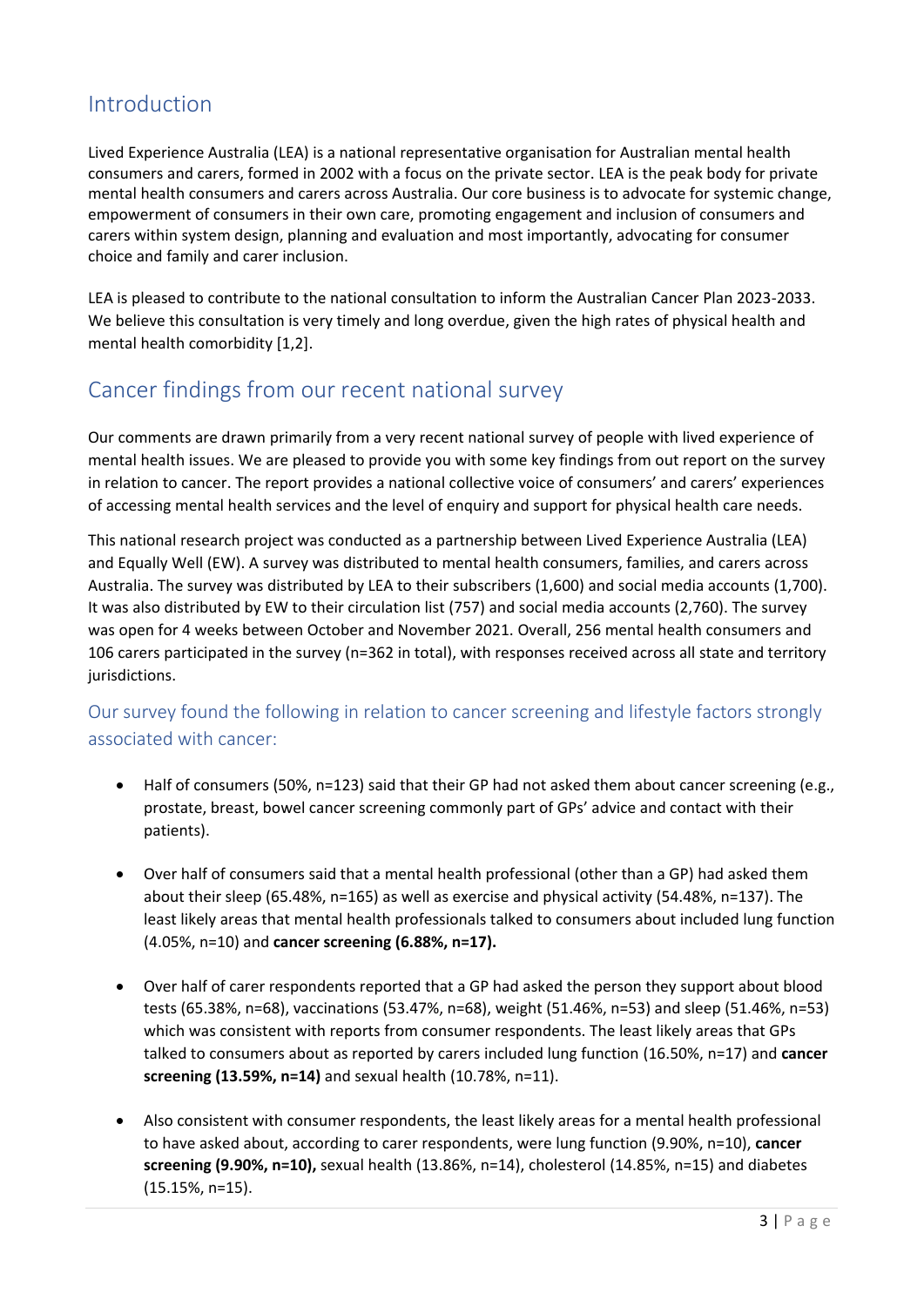• From consumer and carer responses, it was apparent that approximately 45% - 60% of consumers smoked cigarettes. However, less than one-quarter of consumers said their GP had asked about their smoking in the past 12 months (21.79%, n=39). Men were more likely to be asked about smoking by the GP (26.19%, n=11) than women (12.26%, n=19) and this difference was significant  $(p<0.05)$ .

While mental health providers appear to ask about some physical health needs such as sleep, exercise and physical activity, other physical health needs such as smoking, drug and alcohol use, cancer screenings, etc., are often not discussed, even though there is the likelihood of approximately half of consumers being smokers and at risk. Almost half of mental health professionals did not show an interest in a consumer's whole health (e.g., social connection/engagement, lifegoals, etc). When consumers raised concerns about their physical health or medications, only half of consumers reported being taken seriously by their mental health professional.

## <span id="page-3-0"></span>The Current International Evidence

These findings are concerning given that we know 28% of Australian deaths are due to cancer and that cigarette smoking is leading cause of cancer in Australia [3]. We also know that people living with mental illness are more likely to smoke tobacco and smoke more heavily than the general population, have high levels of nicotine dependence and are less likely to be offered treatment to stop smoking.

The management of tobacco smoking is one the most useful preventative strategies for improving health outcomes for people who experience mental health issues [4]. It is one of the most important activities GPs and other mental health service providers and other specialists (such as cardiologists) can undertake to improve physical health outcomes for this population, including their rates of cancer.

Evidence reported in the National Mental Health Commission's Equally Well Consensus Statement indicates that people with a serious mental illness are particularly important to consider in any Cancer Strategy. They are:

- Six times more likely to die from cardiovascular disease
- Five times more likely to smoke
- Four times more likely to die from respiratory disease
- Likely to die between 14 years and 23 years earlier than the general population and account for approximately one-third of all avoidable deaths [2].

Discrimination and stigma, diagnostic overshadowing, service cultures and workforce practices, reliance on psychiatric medications as the main or only form of treatment provided, financial barriers preventing people from seeking healthcare support, and the many social issues (e.g., unemployment, poverty, marginalisation) impacting people's lifestyle options are all significant concerns for this population that impact their physical health [2], including whether they are supported with cancer screening. This is concerning, given prostate, Breast and Trachea/Broncus and Lung Cancer are 3 of the top 4 causes of mortality for people with serious mental illness [5].